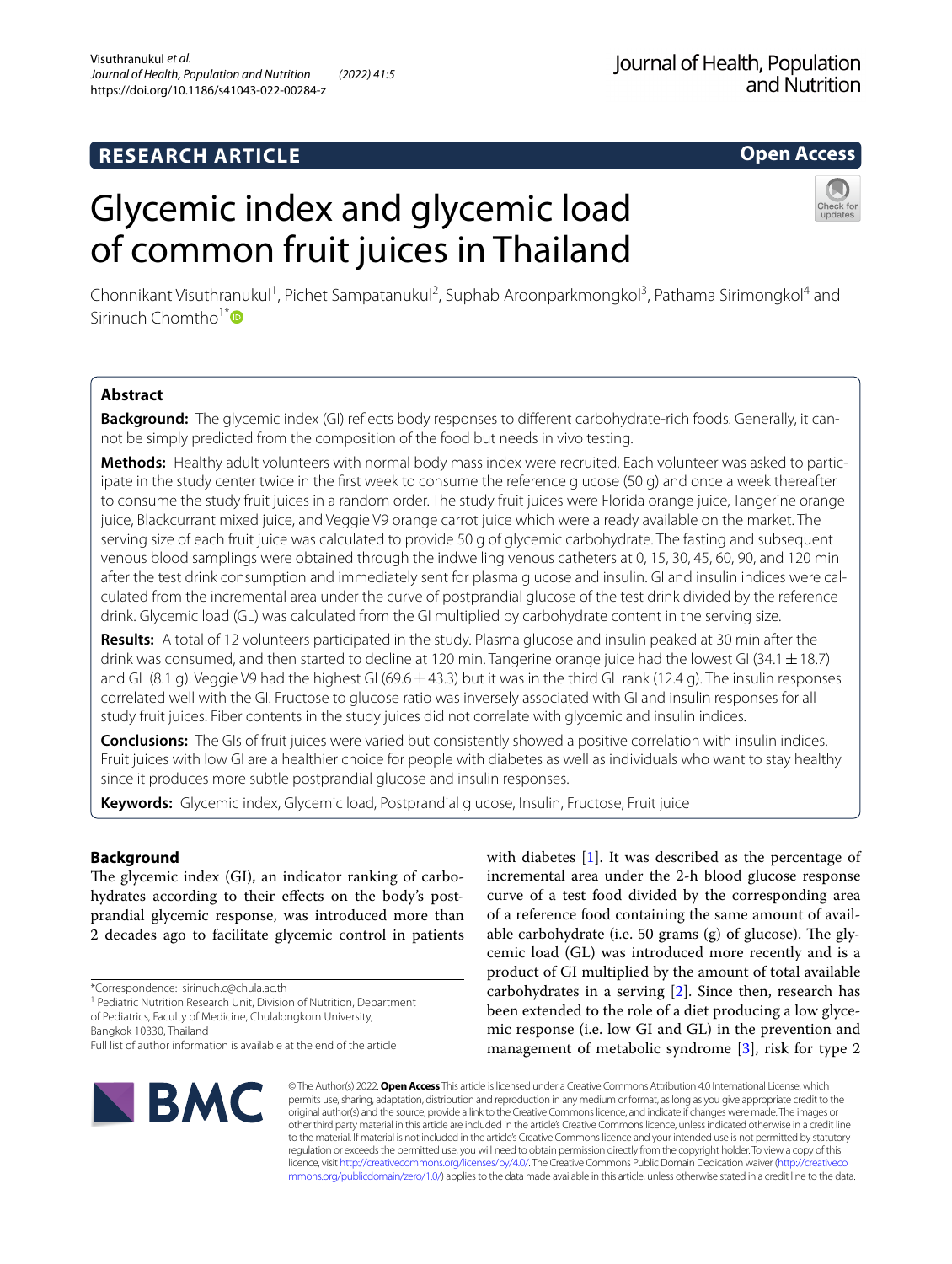diabetes [[4](#page-6-2)], overweight and obesity [[5\]](#page-6-3), cardiovascular disease [\[6](#page-6-4)], and many other health problems, such as cancer [[7\]](#page-6-5) and age-related macular degeneration [[8\]](#page-6-6).

At present, we cannot predict GI value from specifc type or amount of carbohydrate sources, dietary fber or sugar content unless the response of physiological testing was done [\[1](#page-5-0)]. In 1997, a committee of experts was brought together by the Food and Agriculture Organization (FAO) of the United Nations and the World Health Organization (WHO) to review the available research that showed the importance of carbohydrates in human nutrition and health  $[9]$  $[9]$  $[9]$ . The committee endorsed the use of the GI method for classifying carbohydrate-rich foods and recommended that GI values of food should be used in conjunction with the information about the food composition to guide people in selecting healthy foods, especially those that contain carbohydrates. To promote good health, the committee advocated the consumption of a predominant carbohydrate diet ( $\geq$  55% of energy from carbohydrate), with the bulk of carbohydrate-containing foods being rich in non-starch polysaccharides with a low GI (i.e. 55 or lower). For practical application, the GI is useful to rank foods by developing exchange lists of low GI foods. Moreover, specifc local foods should be included in such lists where information is available because there is a wide variation in GI resulting from various intrinsic factors such as style of preparation (i.e. cooking, heat and moisture), physical form and inherent botanical diference of the food.

From the international table of GI and GL values 2008, low GI and GL foods contained fruit juices of various commercial brands from Australia and Canada (e.g. apple, orange and tomato juices). The GI and GL of these products varied [[10\]](#page-6-8). Despite being one of the largest fruit suppliers in Asia, only a few fruits from Thailand have had their GI values identified  $[11, 12]$  $[11, 12]$  $[11, 12]$ . Therefore, the primary objective of this study was to quantify the GI and GL values of commercially available common fruit juices in Thailand to be included in the international GI and GL database. The secondary objective was to assess the association between GI and postprandial insulin responses as well as its correlation with fructose to glucose ratio and fber content of diferent fruit juices.

# **Methods**

Healthy non-obese volunteers were recruited. People with underlying medical condition or were on medication known to afect the tolerance of glucose, had a frstdegree family history of diabetes, was a heavy smoker and alcoholic drinker were excluded from the study. At baseline, all participants had normal fasting plasma glucose. Pregnant and lactating women were also excluded.

# **Composition of the study drink**

Detailed compositions of the tested juices are shown in Table [1.](#page-1-0) These study fruit juices have been available on the market at the time of this study (the Malee Brand, Samphran, Thailand). The available carbohydrate of the tested juices was calculated as the sum of free sugars (glucose, fructose, and sucrose) analyzed by High Performance Liquid Chromatography (HPLC) method under the standard of Association of Official Analytical Chemists  $(AOAC)$  982.14 (NFI T997). There was no maltose or lactose presented; therefore, the result was not shown in the table. Dietary fber was analyzed by an in-house method based on AOAC (2005) 985.29 (NFI 995). Both were done at the National Food Institute of Thailand (certifed standard method by ISO IEC 17,025). Two samples per study juice were tested and the average was presented.

The tested juices were served in the amount that provided 50 g of glycemic carbohydrate which was equivalent to 393 mL of Florida orange juice, 420 mL of Tangerine orange juice, 428 mL of Blackcurrant mixed, and 561 mL of Veggie V9.

# **Postprandial study**

The volunteers were asked to fast for 12 h after their usual evening meal, avoid exercise in the morning of the sample collection day, and abstain from alcohol the day before the tests were administered. At the clinic, a 24-h dietary recall was obtained. Next, the volunteer's weight

# <span id="page-1-0"></span>**Table 1** Carbohydrate compositions and fiber content of the tested juices

| Type of juice                                                                                      | Total sugar<br>(q/dL) | Fructose (g/dL) | Glucose (g/dL) | Sucrose (g/dL) | <b>Dietary</b><br>fiber $(q)$<br>dL) |
|----------------------------------------------------------------------------------------------------|-----------------------|-----------------|----------------|----------------|--------------------------------------|
| 100% Florida orange juice with orange pulp and sac                                                 | 12.72                 | 5.46            | 1.79           | 5.47           | 0.37                                 |
| 100%Tangerine orange juice with orange sac                                                         | 11.89                 | 6.95            | 1.28           | 3.66           | 0.53                                 |
| 100% Blackcurrant mixed strawberry and red grape juice                                             | 11.67                 | 3.86            | 3.91           | 3.90           | 3.31                                 |
| Veggie V9-orange carrot, 40% mixed fruit juice, 60% mixed<br>vegetable juice concentrate formula 2 | 8.91                  | 3.06            | 3.12           | 2.73           | 1.78                                 |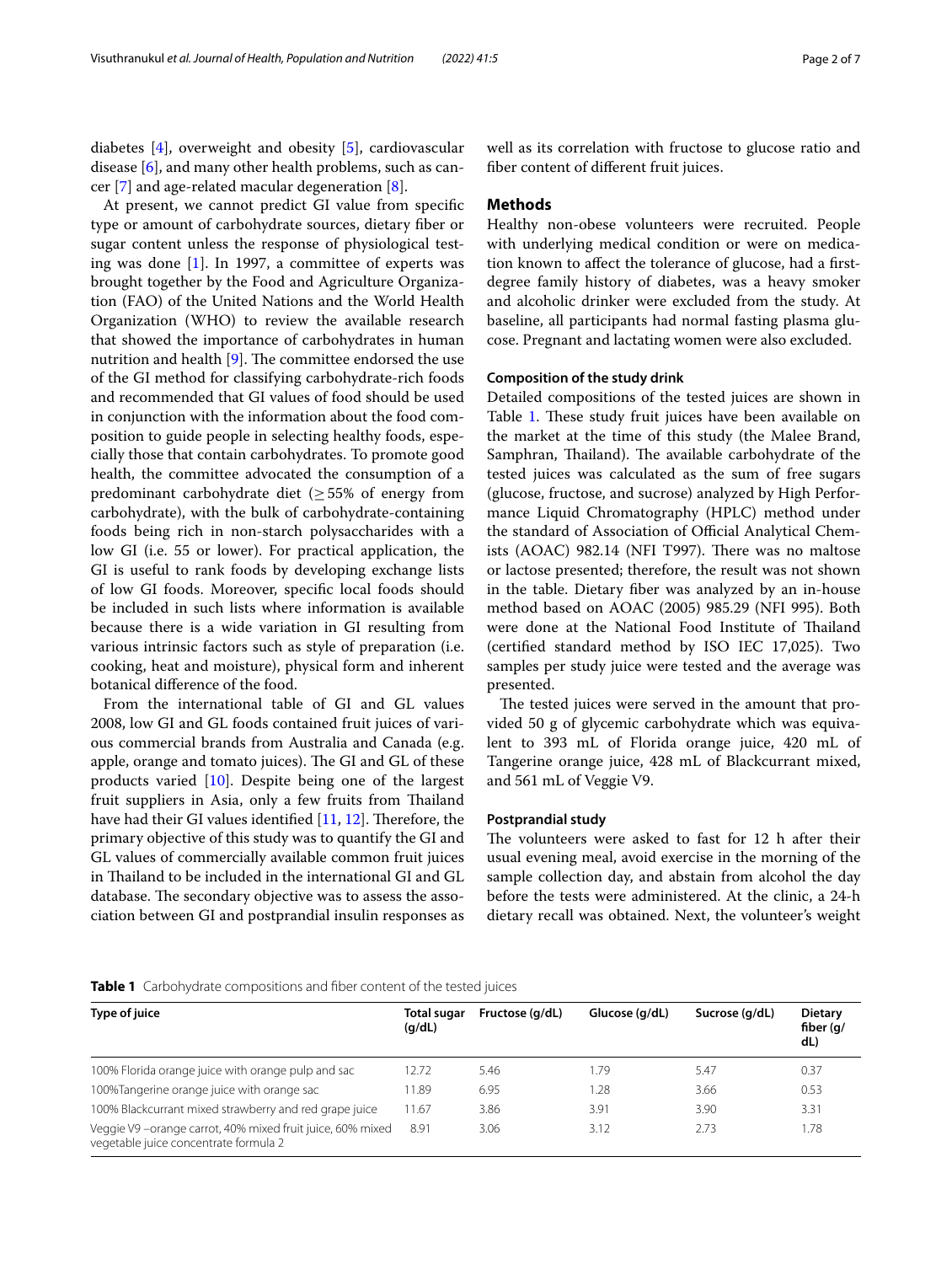and height were recorded, and an intravenous catheter was inserted into a vein at the antecubital fossa. A fasting venous blood sample was taken, then, the participants were served either each tested fruit juice or reference drink within 5 min. Venous blood samples were drawn from the indwelling catheter at 15, 30, 45, 60, 90, and 120 min after the drink was consumed and immediately sent for laboratory analyses. The appointments for each volunteer were set to be at least one week apart. The postprandial study of 50 g glucose which was used as a reference drink was performed twice to consider the intra-individual variation in glycemic responses whereas the study for 4 diferent fruit juices was conducted once each in a random order. Therefore, each volunteer underwent 6 postprandial studies over the 6-week period.

# **Laboratory analyses**

Glucometer [Accu-check Performa test (Roche Diagnostic GmbH, Mannheim, Germany)] was also used to test small amount of the venous blood to provide point of care testing for each time points. Serum was immediately separated from the blood and stored at -20 °C until analysis. Plasma glucose concentrations were determined by enzymatic assay using the photometrically measured hexokinase method (Roche Diagnostic GmbH, Germany) at 0, 15, 30, 45, 60, 90, and 120 min. The insulin was measured by Immulite commercial test kit, a solid phase, two-site chemiluminescent immunometric assay (Siemens medical solutions diagnostics Ltd., Gwynedd, United Kingdom).

# **Calculations and statistical analysis**

The incremental area under the curve (IAUC) was calculated using the trapezoid method  $[9]$  $[9]$ . The GI was defined as the IAUC of the blood glucose response curve of a tested juice which was expressed as a percentage of the response to 50 g of glucose. All areas below the baseline were excluded from the calculation. The IAUC of the reference food (50 g of glucose) was calculated using the average of the 2 tests to avoid intra-subject variation of the glucose response to the food  $[13]$  $[13]$ . The GI was calculated based on each participant's result and then reported as mean $\pm$ SD from 12 participants due to inter-individual variation in glucose and insulin responses to the food. The postprandial insulin responses were calculated in the same manner.

The correlations between glucose and insulin vs. carbohydrate composition as well as fber content in the fruit juices was analysed by Spearman correlation using SPSS version 23.0 (SPSS Inc., Chicago, IL) P-value of <0.05 was considered statistically signifcant.

The GL was calculated by multiplying the GI value to the amount of carbohydrate in a serving size (i.e. 200 mL)

to take account for the realistic amount of carbohydrate consumed [\[14](#page-6-12)].

# **Results**

A total of 12 healthy volunteers, 7 women and 5 men, median aged 26.6 (IQR 5.8) years (range: 22–34 years) with normal body mass index (BMI)  $(21.5 \text{ } (4.2) \text{ kg/m}^2)$ range:  $19.2 - 24.7 \text{ kg/m}^2$  participated in the study. Glucose solution produced a faster initial rise and a higher peak at 30 min in venous plasma glucose than most study juices except VeggieV9 (Fig. [1\)](#page-3-0). The venous plasma glucose dropped below the fasting concentration at 120 min after the participants drank the study juices whereas after the consumption of glucose solution, it did not fall to baseline at 120 min. Plasma glucose at 45, 60, 90, and 120 min were signifcantly higher after the consumption of glucose compared to the study juices. The insuline responses showed a similar pattern with a highest peak at 30 min and a gradual decline over 120 min (Fig. [2](#page-3-1)). Nevertheless, the serum insulin did not go down to baseline at 120 min. Two participants showed abnormal glucose responses and were excluded from the analyses. The glycemic and insulin indices did not change signifcantly either with or without these two participants.

The GI, insulin indices, and carbohydrate composition of the tested juices are shown in Table [2](#page-3-2). Tangerine orange juice has the lowest GI, followed by Florida orange juice, Blackcurrant mixed juice, and Veggie V9. According to the GI classification system  $[10]$  $[10]$ , the first two were categorized as having low GI ( $\leq$  55) and the latter two were categorized as having medium GI (56–69). Fructose to glucose ratio showed a signifcant negative correlation with GI and insulin indices by Spearman correlation Correlations between fructose to glucose ratio and plasma glucose were signifcant at 45 and 60 min whereas serum insulin was signifcant at 90 and 120 min. Sucrose to glucose ratio and fber content did not show any signifcant correlation with glycemic and insulin indices.

From Table [3](#page-4-0), the tangerine orange juice had the lowest GL  $(\leq 10)$  whereas the other three juices had medium GL (between 11 and 19) according to a GL classifcation system [\[14](#page-6-12)].

# **Discussion**

In general, there are inter- and intra-individual difer-ences in the glycemic responses to dietary intake [\[13](#page-6-11)]. In our study, the measurement of GI values of the reference food (50 g of glucose) was performed twice and the glycemic responses of all foods were tested in the same participants under a standard condition to reduce the variations  $[9, 13, 15]$  $[9, 13, 15]$  $[9, 13, 15]$  $[9, 13, 15]$  $[9, 13, 15]$  $[9, 13, 15]$  $[9, 13, 15]$ . However, besides the effect of the foods that were tested, the preprandial glucose level and degree of insulin resistance of the participants may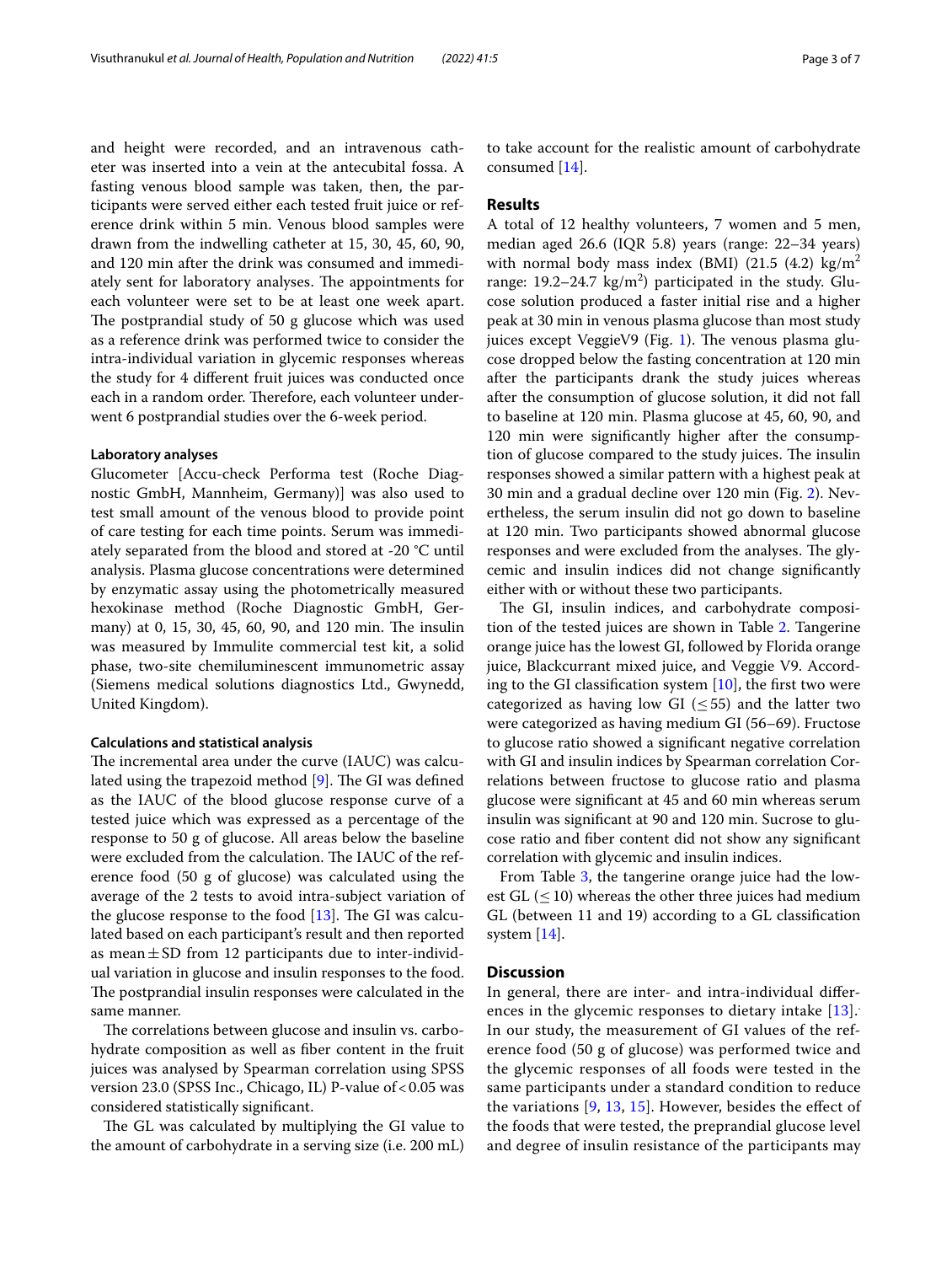

<span id="page-3-0"></span>

<span id="page-3-2"></span><span id="page-3-1"></span>**Table 2** The glycemic and insulin indices and fructose/glucose and sucrose/glucose ratio of the tested juices

| <b>Tested juice</b>      | GI              | CV(% ) | Insulin index   | CV(% ) | Fructose: glucose<br>ratio | Sucrose:<br>glucose |
|--------------------------|-----------------|--------|-----------------|--------|----------------------------|---------------------|
|                          |                 |        |                 |        |                            | ratio               |
| Florida orange juice     | $51.3 \pm 25.9$ | 50.47  | $53.4 \pm 19.5$ | 36.42  | 3.05                       | 3.06                |
| Tangerine orange juice   | $34.1 \pm 18.7$ | 54.66  | $51.0 + 25.9$   | 50.82  | 5.43                       | 2.86                |
| Blackcurrant mixed juice | $63.0 + 34.0$   | 53.89  | $74.3 + 29.0$   | 38.99  | 0.99                       | 1.00                |
| Veggie V9-orange carrot  | $69.6 + 43.3$   | 62.11  | $86.4 + 32.2$   | 37.30  | 0.98                       | 0.88                |

Data shows means  $\pm$  SD

CV, coefficient of variation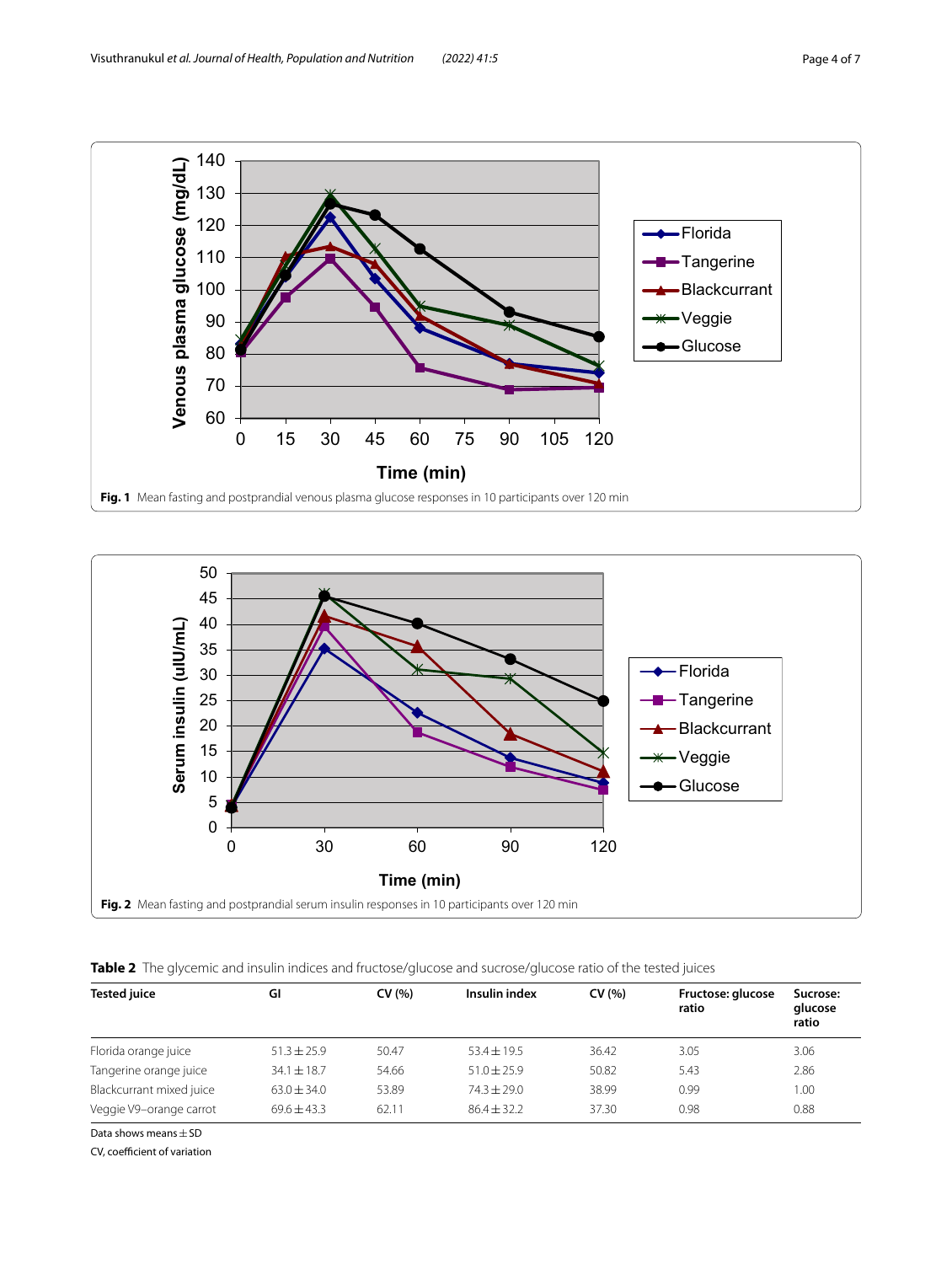<span id="page-4-0"></span>**Table 3** The glycemic load of the tested juices calculated from a usual 200 mL serving size

| <b>Tested juice</b>      | GI   | Serving<br>size (mL) | Available<br>carbohydrate<br>(g) | GL(q) |
|--------------------------|------|----------------------|----------------------------------|-------|
| Florida orange juice     | 51.3 | 200                  | 25.4                             | 13.0  |
| Tangerine orange juice   | 34.1 | 200                  | 23.8                             | 8.1   |
| Blackcurrant mixed juice | 63.0 | 200                  | 23.3                             | 14.7  |
| Veggie V9-orange carrot  | 69.6 | 200                  | 178                              | 12.4  |

GI: glycemic index; GL: glycemic load

also afect the change of blood glucose concentration [[15](#page-6-13)]. Brouns et al. recommended using subjects who have normal glucose tolerance for GI measurement because the variability of their glucose responses will be less than subjects with impaired glucose tolerance or diabetes  $[16]$  $[16]$ . Therefore, 2 volunteers with abnormal glucose tolerance were excluded for the fnal analysis.

To our knowledge, this is the frst study that assessed the GI values of the fruit juices in Thailand. Previous studies have identifed the GI values of some common Thai fruits  $[11, 12]$  $[11, 12]$  $[11, 12]$ . We postulated that the body glycemic response after eating a tangerine [\[12](#page-6-10)] and after drinking Tangerine orange juice would be different as demonstrated in our study. In the previous study, after the participants ate the tangerine (50 g of carbohydrate), the plasma glucose peaked at 60 min then dropped below baseline at 180 min [\[12\]](#page-6-10). However, when the participant drank the Tangerine orange juice, the venous plasma glucose peaked at 30 min and decreased below the baseline at 60 min. These results indicates that the glycemic response after drinking Tangerine orange juice seems to be faster than eating a tangerine resulting in its slightly higher GI of 34 compared to 30.

Both the glycemic and insulin indices in the Veggie V9 were the highest. Likewise, the GI value of the Tangerine orange juice and its insulin index were the lowest. The relationship between the glycemic response and insulin response in our study was similar to the previous reports [[17,](#page-6-15) [18](#page-6-16)]. Wilson et al. reported that normal subjects and diabetic patients consuming different types of cranberry juice showed the positive correlation between insulin responses and glycemic responses. In addition, there was another study on glycemic and insulin responses of starchy foods  $[18]$  $[18]$  $[18]$ . This study demonstrated that starchy foods also had a correlation between GI and insulinemic index. Therefore, low GI beverage or diet could improve the insulin sensitivity because it gradually increase the plasma glucose and then slow down the secretion of insulin [[19](#page-6-17)], may

reduce insulin demand  $[20]$  $[20]$ , and decrease β-cell dysfunction [\[21\]](#page-6-19). Consequently, diabetic patients may have a better blood glucose control which results in better health.

In general, the common compositions of the fruit juices were monosaccharide, disaccharides, and fber contents. The GI values cannot be precisely predicted from the quantities or ratio of those compositions. Therefore, we studied the GI from four types of fruit juices by examining the glycemic responses in our participants to identify the actual GI in each fruit juice. However, there were many studies that tried to assess the correlation of the amount of fber intake, the glycemic responses, and the occurrence of non-insulin-dependent diabetes mellitus (NIDDM)  $[2, 22-24]$  $[2, 22-24]$  $[2, 22-24]$  $[2, 22-24]$ . The result was inconclusive. Some studies showed that patients with NIDDM who consumed high-fber diets had a decrease in insulin demand [[22\]](#page-6-20). Diabetic patients who ate starchy foods with soluble fbers had lower glycemic response than those who ingested starchy foods without soluble fbers [\[23](#page-6-22)]. In contrast, Jenkin et al. found that diabetic patients who ingested fber-rich bread, such as whole meal bread, had the same blood glucose response compared to those who ingested white bread with low fber contents [\[24](#page-6-21)]. Indeed, according to the international table of GI and GL values, the GI of these 2 types of bread are similarly high (74 and 75) despite the fact that the fber content was much different [[10\]](#page-6-8). Our study results also showed that there was no correlation between the fber amounts and GI in the study fruit juices. Hence, we confrm that the amount of fber contents in the fruit juices cannot predict GI value.

Since GI value of fructose is 20 which is lower than GI value of glucose [[1\]](#page-5-0), thus the postprandial blood glucose response may decrease when small amount of oral fructose is consumed  $[25]$  $[25]$ . Fructose causes the smallest increase in postprandial plasma glucose, postprandial glucose area, and serum insulin level when compared to other types of carbohydrate in healthy subjects and type 2 diabetic patients  $[26]$ . Therefore, we tested the hypothesis that fructose to glucose ratio could have a negative correlation with glycemic and insulin response. Tangerine orange juice had the highest fructose to glucose ratio while it had the lowest GI and GL in our study. The postprandial glucose is reduced after consuming fructose because it raises hepatic glucose uptake and decreases hepatic glucose output which results in lower postprandial glycemia  $[25]$  $[25]$ . The consumption of fructose is helpful in lowering serum glucose, insulin response, and glucosuria compared to dextrose and sucrose when given alone or as a component of a meal [[27\]](#page-6-25). Moore et al. demonstrated that type 2 diabetic patients had an improvement in glucose tolerance when they consumed a small dose of fructose (7.5 g of fructose) which enhanced the net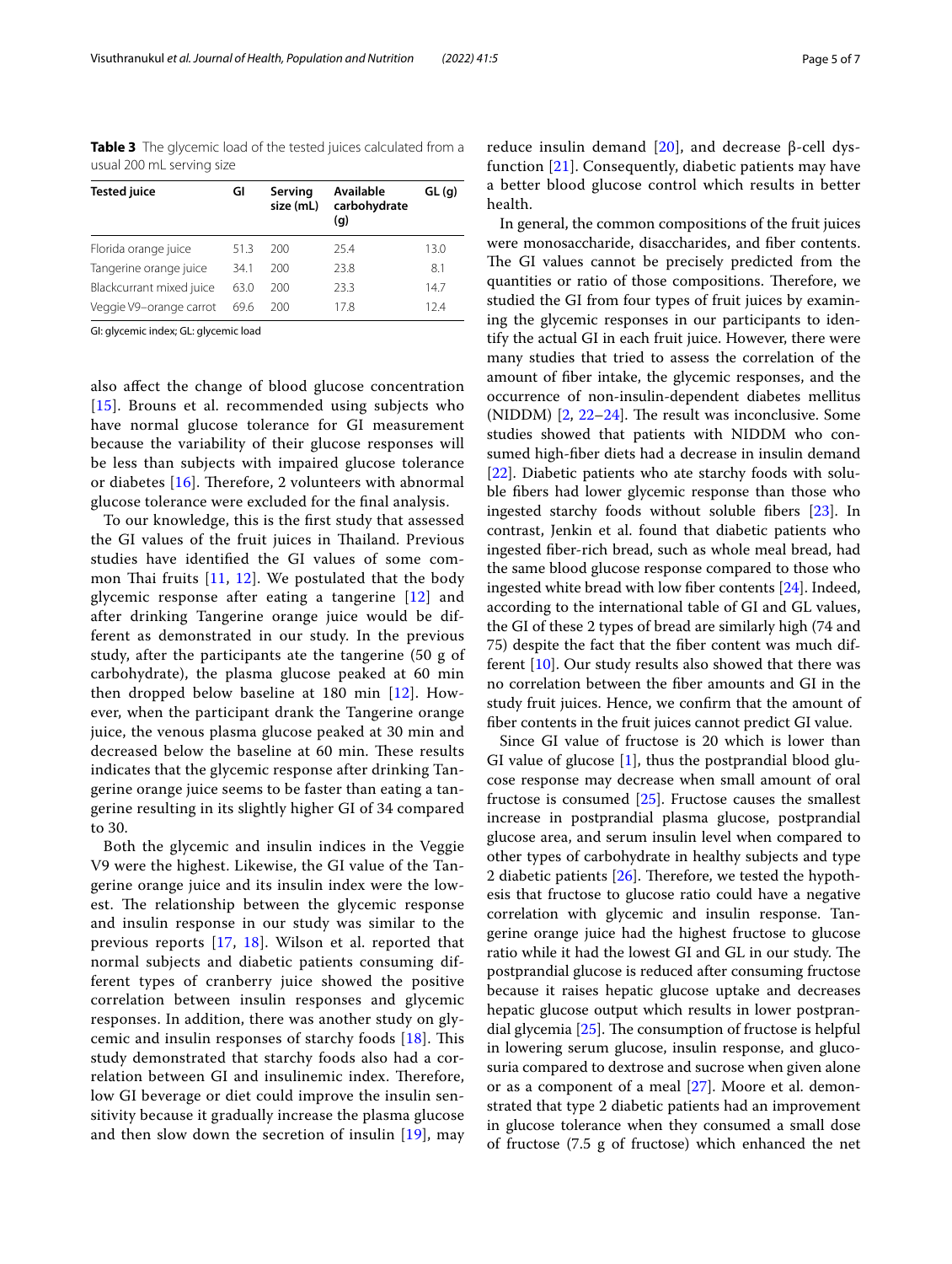hepatic glucose uptake [[28](#page-6-26)]. In contrast, Le et al. reported that healthy people consuming moderate amounts of fructose over 4 weeks had an increase in plasma triglyceride [[29\]](#page-6-27). Furthermore, increased fructose consumption caused non-alcoholic fatty liver disease (NAFLD) in animals by increasing the fat mass and obesity [\[30](#page-6-28)], dyslipidemia [[30\]](#page-6-28), and induced insulin resistance as well as metabolic syndrome [\[31\]](#page-6-29). Moreover, human observational studies showed that there was a link between increased intake of fructose-containing beverages and accumulation of visceral adipose tissue [[32](#page-6-30)] and intrahepatic lipids [\[33\]](#page-6-31). Hepatic lipid accumulation in the context of NAFLD is often associated with hepatic insulin resistance [\[34](#page-6-32)], and a crucial risk factor for type 2 diabetes  $[35]$  $[35]$ . There are many groups of researchers that have shown the benefts and risks of fructose ingestion as mentioned above; therefore, despite increasing the fructose to glucose ratio could lower GI of the fruit juice, we cannot recommend the fructose substitution in beverages.

The amount of carbohydrate intake is also an important factor in predicting body glycemic response. Since the GI may not defnitely represent the amount of carbohydrate intake, thus the concept of GL has been used to show the amount of carbohydrate per usual serving size  $[14]$  $[14]$  $[14]$ . The GL is classified as low  $(\leq 10 \text{ g})$ , medium  $(>10-<20 \text{ g})$ , and high ( $\geq$  20 g) [[14\]](#page-6-12). Dietary GL might be useful to predict risk of type 2 diabetes [[36\]](#page-6-34). According to our study results, we found that Florida orange juice had a low GI but medium GL due to a high carbohydrate per serving size. On the other hand, Veggie V9 had the highest GI in this study, but it was classifed as medium GL because it had a low carbohydrate per serving size. These examples showed that the beverages low in GI do not necessarily had low GL. Therefore, consumers should consider both aspects simultaneously when choosing a healthier drink.

# **Conclusions**

Fruit juices, including the fruit juices tested in this study, are generally classifed to have low to medium GI values. The glycemic indices of all fruit juices correlated well with in vivo insulin indices. Hence, fruit juices with low GI and GL could be advantageous compared to their higher GI and GL counterparts in terms of healthier insulin responses. However, GI or GL cannot be used as a sole indicator for 'healthy food' selection. Other composition such as protein, fat, fber, and micronutrients should also be considered.

#### **Abbreviations**

AOAC: Association of Official Analytical Chemists; BMI: Body mass index; FAO: Food and Agriculture Organization; GI: Glycemic index; GL: Glycemic load; HPLC: High Performance Liquid Chromatography; IAUC: Incremental area

under the curve; NAFLD: Non-alcoholic fatty liver disease; NIDDM: Non-insulindependent diabetes mellitus; WHO: World Health Organization.

#### **Acknowledgements**

We would like to thank our volunteers for participating in the study. Also, we would like to thank Wasan Punyasang from the Research Afairs, Faculty of Medicine, Chulalongkorn University for performing statistical analysis; Paveena Suphartree from the Research Affairs, Faculty of Medicine, Chulalongkorn University as well as Achiraya Mokkasak and Sureerat Nuchnual from the Graduate Afairs, Faculty of Medicine, Chulalongkorn University for their administrative support; and Jareonsri Khawdang for collecting venous blood samples.

#### **Authors' contributions**

Each author has met the Journal of Health, Population and Nutrition authorship requirements and each author made the following contributions: CV, interpreted the data, drafted the manuscript, critically revised the manuscript for important intellectual content and fnalized the manuscript for submission. PS, provided liaison with the funding body, conceptualized the study, and fnalized the manuscript for submission. SA, worked with the participants, processed the plasma insulin, collected the data and fnalized the manuscript for submission. PS, worked with the participants, prepared the study drink, collected the data and fnalized the manuscript for submission. SC, conceptualized and designed the study, interpreted the data, drafted the manuscript, critically revised the manuscript for important intellectual content and fnalized the manuscript for submission. All authors read and approved the fnal manuscript.

# **Funding**

This project was funded by Malee Samphran Public Company Limited **Thailand** 

# **Availability of data and materials**

The datasets used and/or analysed during the current study are available from the corresponding author on reasonable request.

#### **Declarations**

# **Ethics approval and consent to participate**

The Ethics Committee of the Faculty of Medicine, Chulalongkorn University approved the study (IRB no. 054/52). Written informed consent was obtained from all participants before the study was conducted.

#### **Consent for publication**

Not applicable.

#### **Competing interests**

This project was funded by Malee Samphran Public Company Limited Thailand.

#### **Author details**

<sup>1</sup> Pediatric Nutrition Research Unit, Division of Nutrition, Department of Pediatrics, Faculty of Medicine, Chulalongkorn University, Bangkok 10330, Thailand. 2 <sup>2</sup> Department of Pathology, Faculty of Medicine, Chulalongkorn University, Bangkok 10330, Thailand. <sup>3</sup> Division of Endocrinology, Department of Pediatrics, King Chulalongkorn Memorial Hospital, The Thai Red Cross Society, Bangkok 10330, Thailand. <sup>4</sup> Division of Nutrition, Department of Pediatrics, King Chulalongkorn Memorial Hospital, The Thai Red Cross Society, Bangkok 10330, Thailand.

Received: 18 November 2020 Accepted: 10 February 2022 Published online: 28 February 2022

#### **References**

<span id="page-5-0"></span>Jenkins DJ, Wolever TM, Taylor RH, Barker H, Fielden H, Baldwin JM, et al. Glycemic index of foods: a physiological basis for carbohydrate exchange. Am J Clin Nutr. 1981;34(3):362–6.